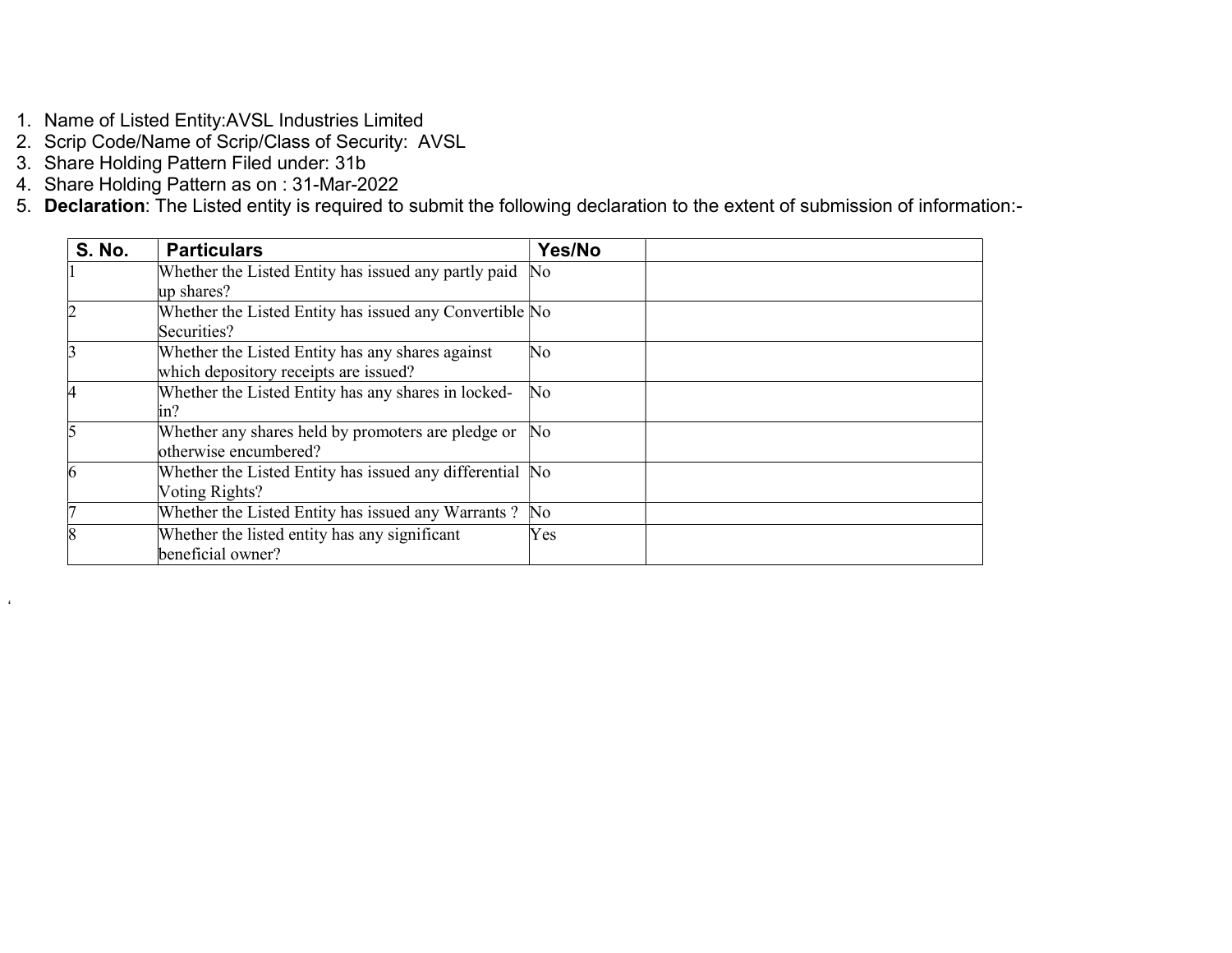| Catego<br>ry<br>(l) | Category of<br>shareholder<br>(II)                  | Nos. of<br>shareh<br>olders<br>(III) | No. of fully<br>paid up<br>equity<br>shares<br>held<br>(IV) | No. of<br>Partly<br>paid-up<br>equity<br>shares<br>held<br>$\omega$ | No. of<br>shares<br>underlying<br><b>Depository</b><br><b>Receipts</b><br>(VI) | <b>Total</b><br>nos.<br>shares<br>held<br>$(VII) =$<br>$(IV)+(V)+$<br>$\overline{(V)}$ | <b>Shareholding</b><br>as a % of total<br>no. of shares<br>(calculated as<br>per SCRR,<br>$\frac{1957}{(VIII)}$ |                                        | <b>Number of Voting Rights</b><br>held in each class of   | securities<br>(IX)      |                                          | No. of<br><b>Shares</b><br><b>Underlying</b><br><b>Outstanding</b><br>convertible<br>securities<br>(including | Shareholding,<br>as a % assuming<br>full conversion<br>of convertible<br>securities (as a<br>percentage of<br>diluted share |            | <b>Number of</b><br>Locked in<br>shares<br><u>(XII)</u>     |            | <b>Number of</b><br><b>Shares</b><br>pledged or<br>otherwise<br>encumbered<br>(XIII) | <b>Number of</b><br>equity<br>shares held<br>in<br>dematerializ<br>ed form |
|---------------------|-----------------------------------------------------|--------------------------------------|-------------------------------------------------------------|---------------------------------------------------------------------|--------------------------------------------------------------------------------|----------------------------------------------------------------------------------------|-----------------------------------------------------------------------------------------------------------------|----------------------------------------|-----------------------------------------------------------|-------------------------|------------------------------------------|---------------------------------------------------------------------------------------------------------------|-----------------------------------------------------------------------------------------------------------------------------|------------|-------------------------------------------------------------|------------|--------------------------------------------------------------------------------------|----------------------------------------------------------------------------|
|                     |                                                     |                                      |                                                             |                                                                     |                                                                                |                                                                                        | As a % of<br>$(A+B+C2)$                                                                                         | Clas<br>$\mathbf{s}$<br>$\frac{eg}{X}$ | <b>No of Voting</b><br><b>Rights</b><br>Clas<br>s<br>eg:y | Tot<br>al               | Total<br>as a<br>$%$ of<br>$(A+B+$<br>C) | <b>Warrants)</b><br>$\infty$                                                                                  | capital)<br>$(XI) = (VII) + (X)$<br>As a % of<br>$(A+B+C2)$                                                                 | No.<br>(a) | As a<br>$%$ of<br>total<br><b>Shar</b><br>es<br>held<br>(b) | No.<br>(a) | As a<br>% of<br>total<br><b>Share</b><br>s held<br>(b)                               | <u>(XIV)</u>                                                               |
| A                   | Promoter $\&$  14<br>Promoter<br>Group              |                                      | 3819840 0                                                   |                                                                     | $\Omega$                                                                       | 381984 71.65                                                                           |                                                                                                                 | 38190<br>840                           |                                                           | 984<br>n.               | $381$ 71.65 0                            |                                                                                                               | 71.65                                                                                                                       | n          | n                                                           |            |                                                                                      | 3819840                                                                    |
| $\overline{B}$      | Public                                              | 88                                   | 1511280 0                                                   |                                                                     |                                                                                | 151128 28.35                                                                           |                                                                                                                 | 1511 0<br>280                          |                                                           | 128                     | 151 28.35 0                              |                                                                                                               | 28.35                                                                                                                       |            | n                                                           |            |                                                                                      | 1511280                                                                    |
| $\overline{C}$      | Non<br>Promoter-<br>Non Public                      |                                      |                                                             |                                                                     |                                                                                |                                                                                        |                                                                                                                 |                                        |                                                           |                         | n                                        |                                                                                                               |                                                                                                                             |            | n                                                           |            | n                                                                                    | n                                                                          |
| C <sub>1</sub>      | <b>Shares</b><br>underlying<br><b>DRs</b>           |                                      |                                                             |                                                                     |                                                                                |                                                                                        |                                                                                                                 |                                        |                                                           | n                       | O                                        |                                                                                                               | N                                                                                                                           |            | n                                                           |            |                                                                                      | $\Omega$                                                                   |
| C <sub>2</sub>      | Shares held $\vert$ 0<br> by <br>Employee<br>Trusts |                                      |                                                             | n                                                                   |                                                                                |                                                                                        |                                                                                                                 |                                        | $\Omega$                                                  | n                       | n.                                       | n                                                                                                             | n                                                                                                                           |            | l0                                                          |            |                                                                                      | $\overline{0}$                                                             |
|                     | Total                                               | 102                                  | 5331120 0                                                   |                                                                     |                                                                                | 533112 100                                                                             |                                                                                                                 | 53310<br>120                           |                                                           | 112<br>$\boldsymbol{0}$ | 533 100                                  | 0                                                                                                             | 100                                                                                                                         |            | n                                                           |            |                                                                                      | 5331120                                                                    |

## Table I - Summary Statement holding of specified securities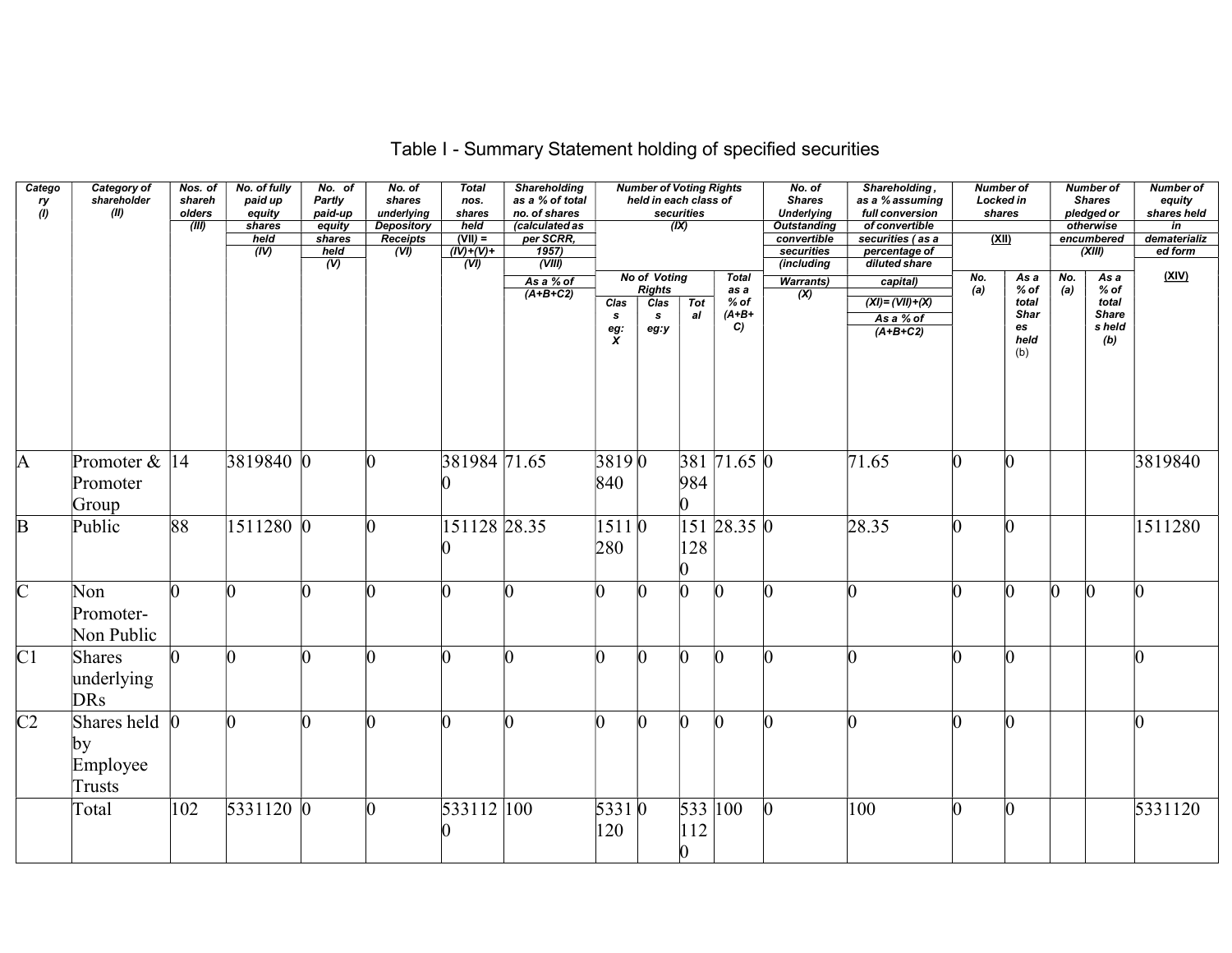|    | <b>Category &amp; Name</b> | PAN                 | No. of       | No. of       | Partly         | Nos. of                       | <b>Total</b>    | <b>Sharehol</b>     |                     |                            |                 | <b>Number of Voting Rights held in</b> | No. of                                  | <b>Shareholdin</b>                    |                 | <b>Number of</b>  |     | <b>Number of</b>        | <b>Number of</b>               |
|----|----------------------------|---------------------|--------------|--------------|----------------|-------------------------------|-----------------|---------------------|---------------------|----------------------------|-----------------|----------------------------------------|-----------------------------------------|---------------------------------------|-----------------|-------------------|-----|-------------------------|--------------------------------|
|    | of the                     | (III)               | shareh       | fully        | paid-up        | shares                        | nos.            | ding %              |                     | each class of securities   |                 |                                        | <b>Shares</b>                           | $g$ , as a $%$                        |                 | <b>Locked in</b>  |     | <b>Shares</b>           | equity                         |
|    | <b>Shareholders</b>        |                     | older        | paid         | equity         | underlying                    | shares          | calculate           |                     |                            | (IX)            |                                        | <b>Underlying</b><br><b>Outstanding</b> | assuming<br>full                      |                 | shares            |     | pledged or              | shares held                    |
|    | $\left( I\right)$          |                     | (III)        | up<br>equity | shares<br>held | <b>Depository</b><br>Receipts | held<br>$NII =$ | $d$ as per<br>SCRR, |                     |                            |                 |                                        | convertible                             | conversion                            |                 | (XII)             |     | otherwise<br>encumbered | $\overline{m}$<br>dematerializ |
|    |                            |                     |              | share        | $($ V)         | (V)                           | $IV+V+VI)$      | 1957                |                     |                            |                 |                                        | securities                              | of                                    |                 |                   |     | (XIII)                  | ed form                        |
|    |                            |                     |              | s held       |                |                               |                 |                     |                     | <b>No of Voting Rights</b> |                 | <b>Total as</b>                        | (including                              | convertible                           | No.             | As a              | No. | As a                    | (XIV)                          |
|    |                            |                     |              | (IV)         |                |                               |                 | As a % of           |                     |                            |                 | a % of                                 | <b>Warrants)</b>                        | securities (                          | (a)             | $%$ of            | (a) | % of                    |                                |
|    |                            |                     |              |              |                |                               |                 | $(A+B+C2)$          |                     |                            |                 | <b>Total</b>                           | (X)                                     | $\overline{as} a$                     |                 | total             |     | total                   |                                |
|    |                            |                     |              |              |                |                               |                 | (VIII)              | <b>Class</b>        | Class                      | <b>Tot</b>      | <b>Voting</b><br>rights                |                                         | percentage<br>of diluted              |                 | <b>Shar</b><br>es |     | share<br>s held         |                                |
|    |                            |                     |              |              |                |                               |                 |                     | X                   | Y                          | al              |                                        |                                         | share                                 |                 | held              |     | (b)                     |                                |
|    |                            |                     |              |              |                |                               |                 |                     |                     |                            |                 |                                        |                                         | capital)                              |                 | (b)               |     |                         |                                |
|    |                            |                     |              |              |                |                               |                 |                     |                     |                            |                 |                                        |                                         | $\overline{(XI)}$                     |                 |                   |     |                         |                                |
|    |                            |                     |              |              |                |                               |                 |                     |                     |                            |                 |                                        |                                         | $\overline{(VII)+(X)}$ as a<br>$%$ of |                 |                   |     |                         |                                |
|    |                            |                     |              |              |                |                               |                 |                     |                     |                            |                 |                                        |                                         | $A+B+C2$                              |                 |                   |     |                         |                                |
|    |                            |                     |              |              |                |                               |                 |                     |                     |                            |                 |                                        |                                         |                                       |                 |                   |     |                         |                                |
|    | Indian                     |                     |              | lO.          | $\Omega$       | n                             | n               | ∩                   | n.                  | n                          | $\vert 0 \vert$ | $\Omega$                               | IO.                                     | n                                     | n               | $\vert 0 \vert$   |     |                         |                                |
| la | Individuals/Hi             |                     | $ 10\rangle$ | 22206 0      |                |                               | 222060 41.65    |                     | 222060              |                            |                 | 222 41.65                              |                                         | 41.65                                 | $\vert 0 \vert$ | l0                |     |                         | 2220600                        |
|    | ndu undivided              |                     |              | $ 00\rangle$ |                |                               |                 |                     | 00                  |                            | 060             |                                        |                                         |                                       |                 |                   |     |                         |                                |
|    |                            |                     |              |              |                |                               |                 |                     |                     |                            |                 |                                        |                                         |                                       |                 |                   |     |                         |                                |
|    | Family                     |                     |              |              |                |                               |                 |                     |                     |                            |                 |                                        |                                         |                                       |                 |                   |     |                         |                                |
|    | <b>SANJAY</b>              | AAE                 |              | 17825 0      |                | ∩                             | 178250 33.44    |                     | $17825\overline{0}$ |                            |                 | 178 33.44                              | $\Omega$                                | 33.44                                 | $\vert 0 \vert$ | l0                |     |                         | 1782500                        |
|    |                            | <b>PB75</b>         |              |              |                |                               |                 |                     | $ 00\rangle$        |                            |                 |                                        |                                         |                                       |                 |                   |     |                         |                                |
|    | <b>BANSAL</b>              |                     |              | $ 00\rangle$ |                |                               |                 |                     |                     |                            | 250             |                                        |                                         |                                       |                 |                   |     |                         |                                |
|    |                            | 21K                 |              |              |                |                               |                 |                     |                     |                            |                 |                                        |                                         |                                       |                 |                   |     |                         |                                |
|    | <b>SANJAY</b>              | AAO                 |              | 299700       |                | ⋂                             | 299700 5.62     |                     | 299700              |                            |                 | 299 5.62                               | $\Omega$                                | $\overline{5.62}$                     | 0               | $\Omega$          |     |                         | 299700                         |
|    | <b>BANSAL</b>              | <b>HS75</b>         |              |              |                |                               |                 |                     |                     |                            | 700             |                                        |                                         |                                       |                 |                   |     |                         |                                |
|    |                            |                     |              |              |                |                               |                 |                     |                     |                            |                 |                                        |                                         |                                       |                 |                   |     |                         |                                |
|    | <b>HUF</b>                 | 62K                 |              |              |                |                               |                 |                     |                     |                            |                 |                                        |                                         |                                       |                 |                   |     |                         |                                |
|    | PRITI                      | AFDP <sup> </sup> 1 |              | 13840 0      |                | n                             | 138400 2.6      |                     | 138400              |                            | 138 2.6         |                                        | $\Omega$                                | 2.6                                   | Ю               | $\Omega$          |     |                         | 138400                         |
|    | <b>BANSAL</b>              | <b>B141</b>         |              |              |                |                               |                 |                     |                     |                            | 400             |                                        |                                         |                                       |                 |                   |     |                         |                                |
|    |                            |                     |              |              |                |                               |                 |                     |                     |                            |                 |                                        |                                         |                                       |                 |                   |     |                         |                                |
|    |                            | 7Q                  |              |              |                |                               |                 |                     |                     |                            |                 |                                        |                                         |                                       |                 |                   |     |                         |                                |
|    | VED                        | AAFPO               |              |              |                |                               |                 |                     |                     |                            | n               |                                        |                                         |                                       |                 |                   |     |                         |                                |
|    | <b>PARKASH</b>             | G439                |              |              |                |                               |                 |                     |                     |                            |                 |                                        |                                         |                                       |                 |                   |     |                         |                                |
|    |                            |                     |              |              |                |                               |                 |                     |                     |                            |                 |                                        |                                         |                                       |                 |                   |     |                         |                                |
|    | <b>GUPTA</b>               | 0N                  |              |              |                |                               |                 |                     |                     |                            |                 |                                        |                                         |                                       |                 |                   |     |                         |                                |
|    | SAROJ                      | $AAE$ 0             |              | n            |                |                               | n               | ∩                   | n                   |                            | n               | $\Omega$                               | $\Omega$                                | n                                     | n               | n                 |     |                         |                                |
|    | <b>BANSAL</b>              | <b>PB70</b>         |              |              |                |                               |                 |                     |                     |                            |                 |                                        |                                         |                                       |                 |                   |     |                         |                                |
|    |                            |                     |              |              |                |                               |                 |                     |                     |                            |                 |                                        |                                         |                                       |                 |                   |     |                         |                                |
|    |                            | 68D                 |              |              |                |                               |                 |                     |                     |                            |                 |                                        |                                         |                                       |                 |                   |     |                         |                                |
|    | <b>VINOD</b>               | $AAO$ $0$           |              |              |                |                               |                 |                     |                     |                            |                 |                                        |                                         |                                       |                 |                   |     |                         |                                |
|    | <b>BANSAL</b>              | <b>PB59</b>         |              |              |                |                               |                 |                     |                     |                            |                 |                                        |                                         |                                       |                 |                   |     |                         |                                |
|    |                            |                     |              |              |                |                               |                 |                     |                     |                            |                 |                                        |                                         |                                       |                 |                   |     |                         |                                |
|    |                            | 13H                 |              |              |                |                               |                 |                     |                     |                            |                 |                                        |                                         |                                       |                 |                   |     |                         |                                |

## Table II - Statement showing shareholding pattern of the Promoter and Promoter Group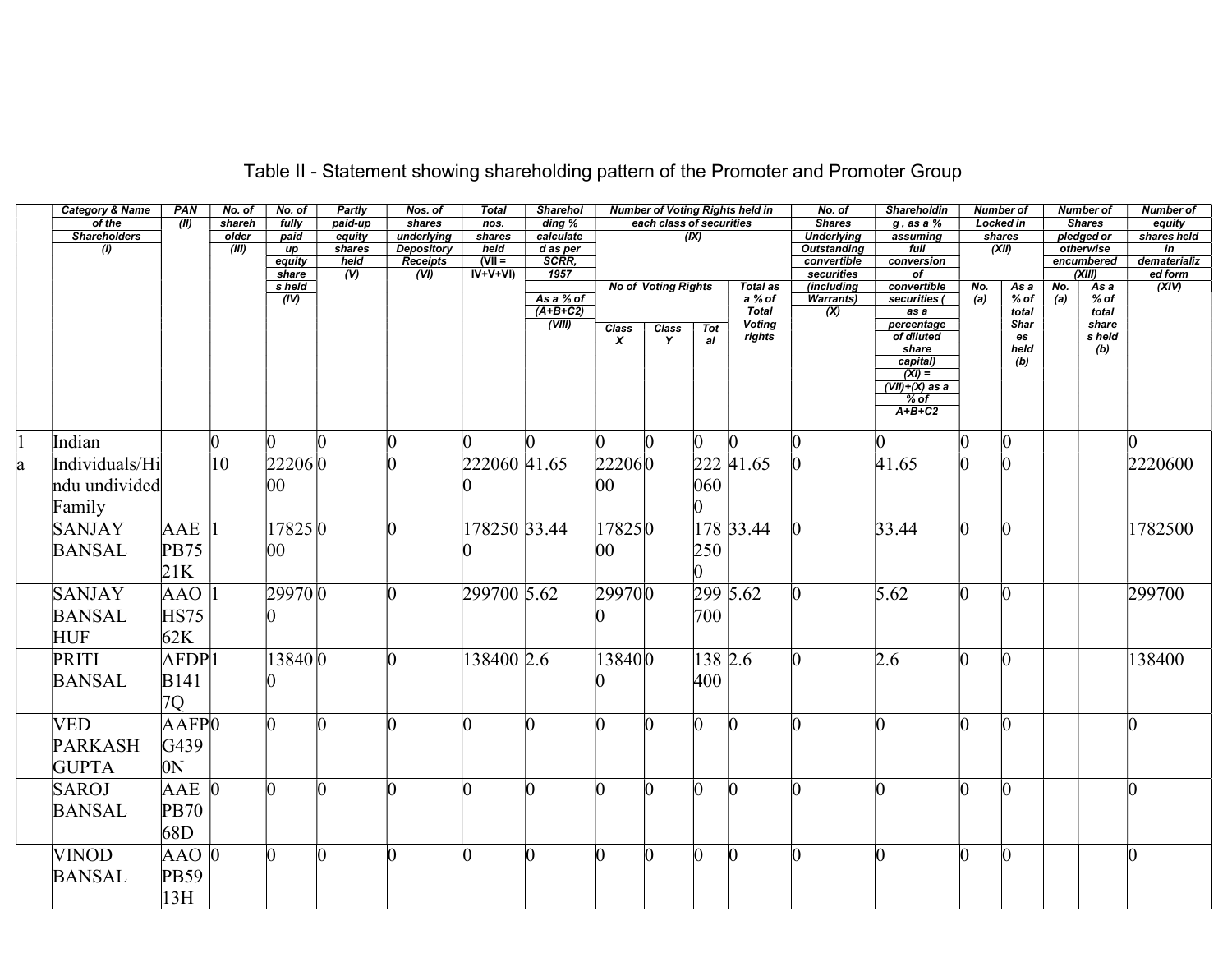|                         | LALIT<br><b>BANSAL</b>                                                        | $AAE$ 0<br><b>PB75</b><br>20J            |                 | $\vert 0 \vert$ | $\vert 0 \vert$ | $\Omega$       | $\vert 0 \vert$ | 0              | $\vert 0 \vert$ | $\Omega$       | $\vert 0 \vert$                 | $\Omega$        | $\overline{0}$  | $\vert 0 \vert$ | $\vert 0 \vert$ | $\vert 0 \vert$ | $\vert 0 \vert$ |         |
|-------------------------|-------------------------------------------------------------------------------|------------------------------------------|-----------------|-----------------|-----------------|----------------|-----------------|----------------|-----------------|----------------|---------------------------------|-----------------|-----------------|-----------------|-----------------|-----------------|-----------------|---------|
|                         | <b>SURINDER</b><br><b>KUMAR</b><br><b>GUPTA</b>                               | $AAP$ <sub>0</sub><br>G982<br>0E         |                 | $\Omega$        | $\vert 0 \vert$ | $\Omega$       | $\overline{0}$  | h              | $\overline{0}$  | $\Omega$       | $\overline{0}$                  | $\Omega$        | h               | $\Omega$        | $\overline{0}$  | l0              | $\overline{0}$  |         |
|                         | <b>REKHA</b><br><b>GUPTA</b>                                                  | AICP <sub>0</sub><br>G131<br>7J          |                 | n.              | $\vert 0 \vert$ | n              | h               | n              | $\Omega$        | n.             | l0                              |                 | n               | n.              | O.              | n               | l0              |         |
|                         | <b>PUNEET</b><br><b>GUPTA</b>                                                 | $AGX$ <sub>0</sub><br><b>PG27</b><br>96G |                 | b.              | $\vert 0 \vert$ | n.             | l0              | b              | $\Omega$        | n.             | 0                               |                 | O.              | n               | O               | n               | l0              |         |
| $\overline{b}$          | Central<br>Government/<br>State<br>Government(s)                              |                                          | $\vert$ 0       | $\overline{0}$  | $\vert 0 \vert$ | n              | b.              | $\overline{0}$ | $\vert 0 \vert$ | O.             | $\overline{0}$                  | $\bf{0}$        | n               | n.              | $\vert 0 \vert$ | Ю               | $\vert 0 \vert$ |         |
| $\overline{c}$          | Financial<br>Institutions/<br><b>Banks</b>                                    |                                          | $\vert 0 \vert$ | O.              | $\vert 0 \vert$ | n              | n.              | O.             | $\overline{0}$  | n.             | $\overline{0}$                  | $\vert 0 \vert$ | n               | n.              | $\vert 0 \vert$ | $\vert 0 \vert$ | $\vert 0 \vert$ |         |
| $\overline{d}$          | Any Other<br>(specify)                                                        |                                          | 4               | 15992 0<br>40   |                 | h              | 159924 30       |                | 15992 0<br>40   |                | 15930<br>924<br>$\overline{0}$  |                 | $\Omega$        | $\overline{30}$ | $\overline{0}$  | $\vert 0 \vert$ |                 | 1599240 |
|                         | <b>Bodies</b><br>Corporate                                                    |                                          | 4               | 159920<br>40    |                 | n.             | 159924 30       |                | 159920<br>40    |                | 159 30<br>924<br>$\overline{0}$ |                 | n               | 30              | $\overline{0}$  | 0               |                 | 1599240 |
|                         | Sub-Total<br>(A)(1)                                                           |                                          | 14              | 381980<br>40    |                 | h              | 381984 71.65    |                | 381980<br>40    |                | 984<br>$\overline{0}$           | 381 71.65       | $\vert 0 \vert$ | 71.65           | $\vert 0 \vert$ | $\vert 0 \vert$ |                 | 3819840 |
|                         | Foreign                                                                       |                                          | $\Omega$        | $\overline{0}$  | $\vert 0 \vert$ | n              | $\overline{0}$  | 0              | $\vert 0 \vert$ | n.             | $\overline{0}$                  | n.              | $\vert 0 \vert$ | $\vert 0 \vert$ | $\overline{0}$  | n               | $\vert 0 \vert$ |         |
| $\frac{2}{a}$           | Individuals<br>$(Non-$<br>Resident<br>Individuals/<br>Foreign<br>Individuals) |                                          | h               | n.              | $\vert 0 \vert$ | ∩              | n.              | n              | l0              | n              | $\overline{0}$                  |                 | n               | n.              | $\vert 0 \vert$ | n               | h               |         |
| $\overline{\mathbf{b}}$ | Government                                                                    |                                          | $\overline{0}$  | $\overline{0}$  | $\overline{0}$  | $\overline{0}$ | $\overline{0}$  | $\overline{0}$ | $\overline{0}$  | $\overline{0}$ | $\overline{0}$                  | $\bf{0}$        | $\overline{0}$  | $\overline{0}$  | $\overline{0}$  | $\mathbf{0}$    | $\overline{0}$  |         |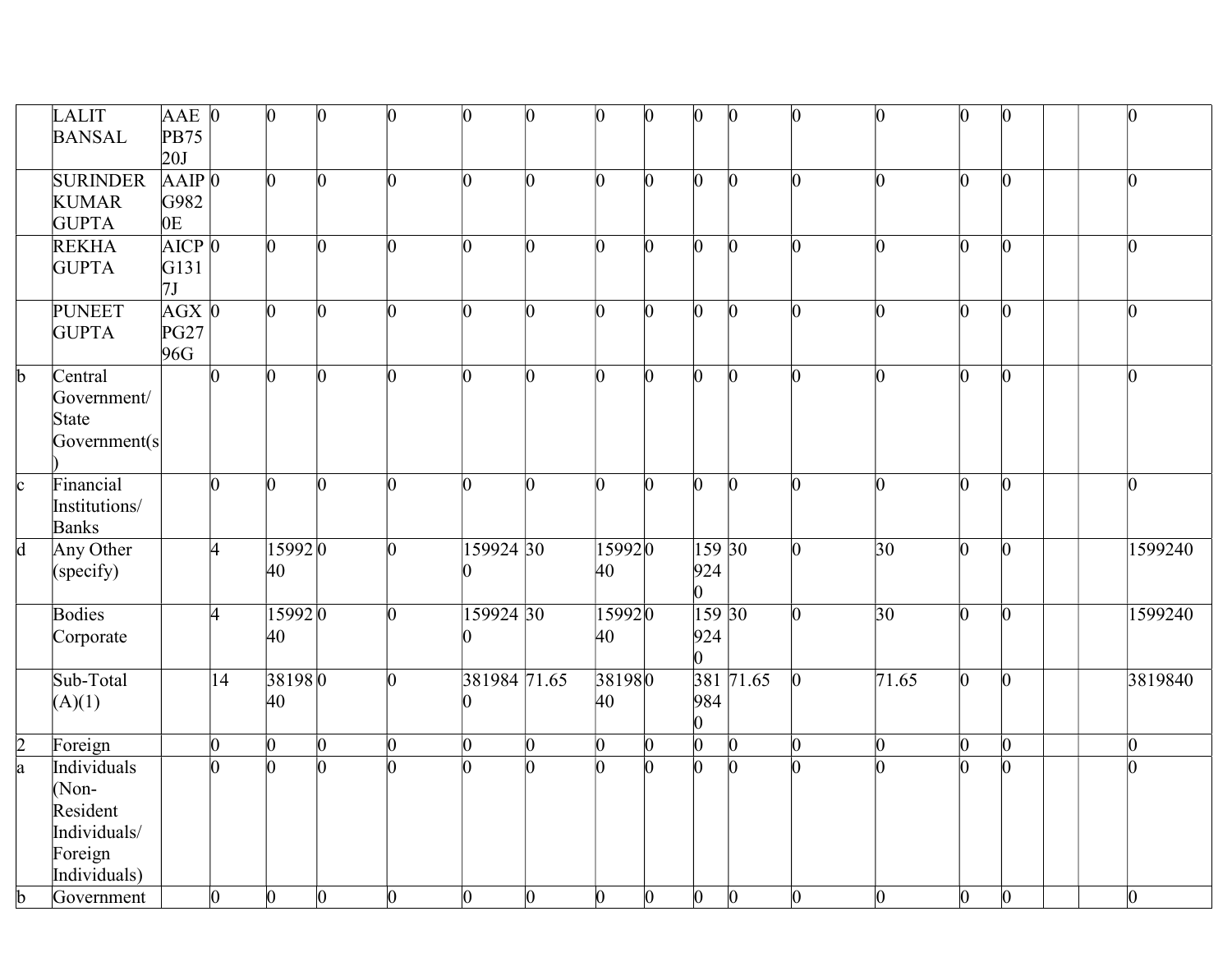| $\mathbf{c}$    | Institutions            |                 | $ 0\rangle$  | $\vert 0 \vert$ | $\vert 0 \vert$ | $\overline{0}$ | $\Omega$     | $\vert 0 \vert$ | $\vert 0 \vert$ | $\overline{0}$ | $\vert 0 \vert$ | $\vert 0 \vert$ | $\vert 0 \vert$ | $\overline{0}$    | $\overline{0}$  | $ 0\rangle$     | $\overline{0}$ |
|-----------------|-------------------------|-----------------|--------------|-----------------|-----------------|----------------|--------------|-----------------|-----------------|----------------|-----------------|-----------------|-----------------|-------------------|-----------------|-----------------|----------------|
| $\overline{d}$  | Foreign                 |                 | h            | n               |                 |                |              | h               | h               | ∩              | h               |                 |                 |                   |                 | l0              |                |
|                 | Portfolio               |                 |              |                 |                 |                |              |                 |                 |                |                 |                 |                 |                   |                 |                 |                |
|                 | Investor                |                 |              |                 |                 |                |              |                 |                 |                |                 |                 |                 |                   |                 |                 |                |
| $\vert e \vert$ | Any Other               |                 | $\Omega$     | $\Omega$        | $\Omega$        | n              | n            | n               | $\Omega$        | O.             | n               | $\Omega$        | n               | n                 | n               | $\vert 0 \vert$ | 0              |
|                 | (specify)               |                 |              |                 |                 |                |              |                 |                 |                |                 |                 |                 |                   |                 |                 |                |
|                 | Sub-Total               |                 | l0           | 0               | n               | n              |              | n               | <sup>0</sup>    | n              | O.              | $\Omega$        |                 |                   | O               | $\vert 0 \vert$ | 0              |
|                 | (A)(2)                  |                 |              |                 |                 |                |              |                 |                 |                |                 |                 |                 |                   |                 |                 |                |
|                 | Total                   |                 | $ 14\rangle$ | 381980          |                 | n              | 381984 71.65 |                 | 381980          |                |                 | 381 71.65       | $\vert 0 \vert$ | $\sqrt{71.65}$    | $\vert 0 \vert$ | $ 0\rangle$     | 3819840        |
|                 | Shareholding            |                 |              | 40              |                 |                |              |                 | 40              |                | 984             |                 |                 |                   |                 |                 |                |
|                 | of Promoter             |                 |              |                 |                 |                |              |                 |                 |                |                 |                 |                 |                   |                 |                 |                |
|                 | and Promoter            |                 |              |                 |                 |                |              |                 |                 |                |                 |                 |                 |                   |                 |                 |                |
|                 | Group $(A)=$            |                 |              |                 |                 |                |              |                 |                 |                |                 |                 |                 |                   |                 |                 |                |
|                 | $(A)(1)+(A)(2)$         |                 |              |                 |                 |                |              |                 |                 |                |                 |                 |                 |                   |                 |                 |                |
|                 | UNIVERSAL AAA           |                 |              | 48000 0         |                 |                | 480000 9     |                 | 480000          |                | 4809            |                 | n               | Q                 | h               | $\vert 0 \vert$ | 480000         |
|                 | POLYCHEM CU70           |                 |              |                 |                 |                |              |                 |                 |                | 000             |                 |                 |                   |                 |                 |                |
|                 | (INDIA)                 | 33J             |              |                 |                 |                |              |                 |                 |                |                 |                 |                 |                   |                 |                 |                |
|                 | <b>PRIVATE</b>          |                 |              |                 |                 |                |              |                 |                 |                |                 |                 |                 |                   |                 |                 |                |
|                 | <b>LIMITED</b>          |                 |              |                 |                 |                |              |                 |                 |                |                 |                 |                 |                   |                 |                 |                |
|                 | V.B.                    | $ {\rm AAC}\> $ |              | 22000 0         |                 |                | 220000 4.13  |                 | 220000          |                |                 | 220 4.13        | 0               | $\overline{4.13}$ | 0               | $\vert 0 \vert$ | 220000         |
|                 | <b>POLYMERS</b>         | CV16            |              |                 |                 |                |              |                 |                 |                | 000             |                 |                 |                   |                 |                 |                |
|                 | <b>PRIVATE</b>          | 92G             |              |                 |                 |                |              |                 |                 |                |                 |                 |                 |                   |                 |                 |                |
|                 | <b>LIMITED</b>          |                 |              |                 |                 |                |              |                 |                 |                |                 |                 |                 |                   |                 |                 |                |
|                 | <b>AVSL FOILS AAH 1</b> |                 |              | 899240          |                 | n              | 899240 16.87 |                 | 899240          |                |                 | 899 16.87       | $\Omega$        | 16.87             | l0              | $ 0\rangle$     | 899240         |
|                 | <b>PRIVATE</b>          | CA21            |              |                 |                 |                |              |                 |                 |                | 240             |                 |                 |                   |                 |                 |                |
|                 | <b>LIMITED</b>          | 91E             |              |                 |                 |                |              |                 |                 |                |                 |                 |                 |                   |                 |                 |                |
|                 | <b>SINCO</b>            | $AAB$ 0         |              | 0               | O.              | ∩              |              |                 | n               |                | $\overline{0}$  | $\Omega$        |                 |                   | ∩               | $\Omega$        | O              |
|                 | COMMUNIC CS59           |                 |              |                 |                 |                |              |                 |                 |                |                 |                 |                 |                   |                 |                 |                |
|                 | <b>ATION</b>            | 44B             |              |                 |                 |                |              |                 |                 |                |                 |                 |                 |                   |                 |                 |                |
|                 | (INDIA)                 |                 |              |                 |                 |                |              |                 |                 |                |                 |                 |                 |                   |                 |                 |                |
|                 | <b>PRIVATE</b>          |                 |              |                 |                 |                |              |                 |                 |                |                 |                 |                 |                   |                 |                 |                |
|                 | <b>LIMITED</b>          |                 |              |                 |                 |                |              |                 |                 |                |                 |                 |                 |                   |                 |                 |                |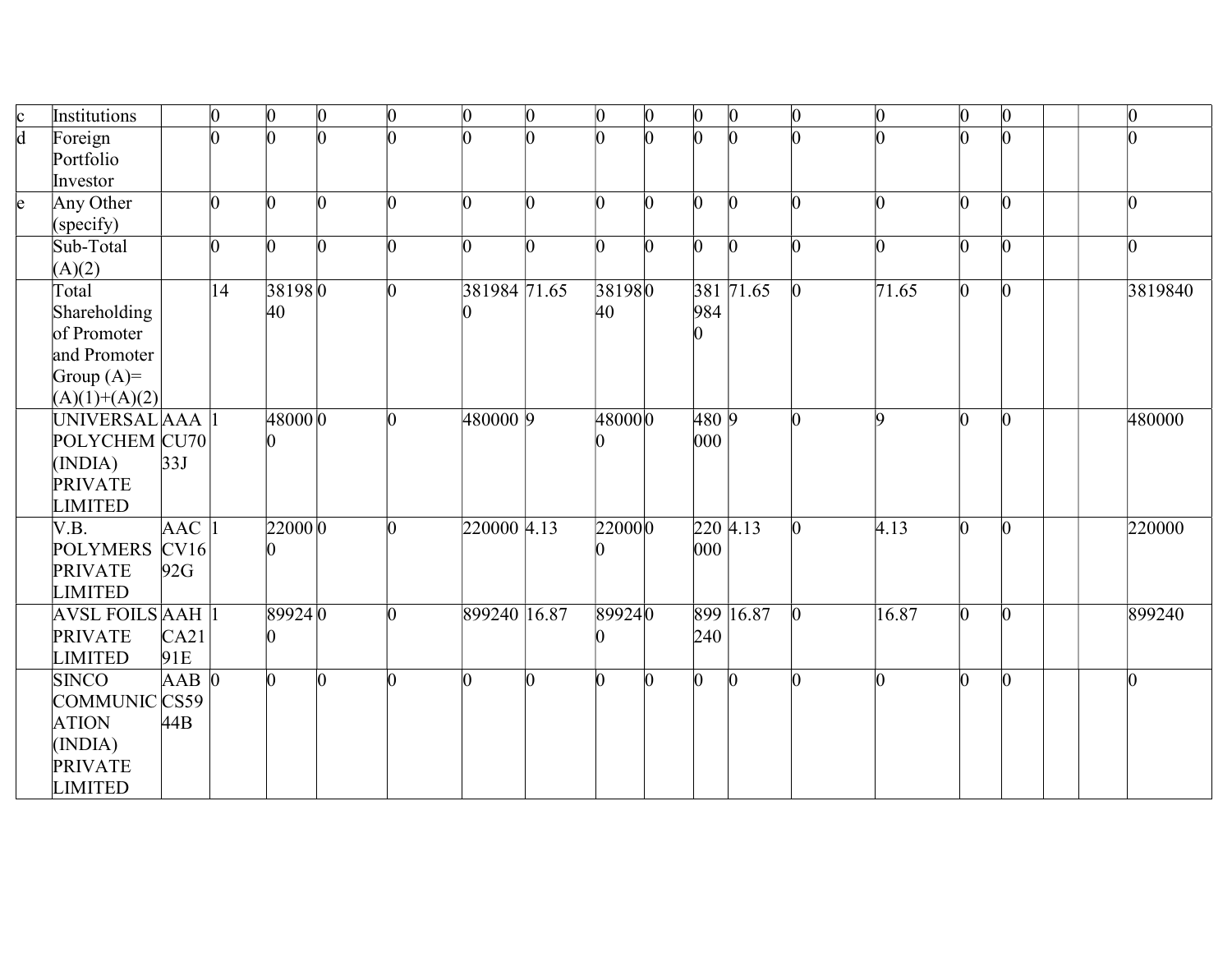|              | Category & Name<br>of the<br><b>Shareholders</b><br>(1) | PAN<br>(II) | Nos. of<br>shareh<br>older<br>(III) | No. of<br>fully<br>paid<br>иp<br>equity<br>share | <b>Partly</b><br>paid-up<br>equity<br>shares<br>held<br>$\omega$ | Nos. of<br>shares<br>underlying<br><b>Depository</b><br>Receipts<br>(VI) | <b>Total</b><br>nos.<br>shares<br>held<br>$\frac{VII}{IV+V+VI}$ | Sharehol<br>ding %<br>calculate<br>d as per<br>SCRR,<br>1957 |                           | each class of securities   | (IX)            | <b>Number of Voting Rights held in</b> | No. of<br><b>Shares</b><br><b>Underlying</b><br>Outstanding<br>convertible<br>securities | <b>Total</b><br>shareholdin<br>$g$ , as a $\%$<br>assuming<br>full<br>conversion |                 | <b>Number of</b><br>Locked in<br>shares<br>(XII) |                               | Number of<br><b>Shares</b><br>pledged or<br>otherwise<br>encumbered<br>(XIII) | <b>Number of</b><br>equity<br>shares held<br>in<br>dematerializ<br>ed form |
|--------------|---------------------------------------------------------|-------------|-------------------------------------|--------------------------------------------------|------------------------------------------------------------------|--------------------------------------------------------------------------|-----------------------------------------------------------------|--------------------------------------------------------------|---------------------------|----------------------------|-----------------|----------------------------------------|------------------------------------------------------------------------------------------|----------------------------------------------------------------------------------|-----------------|--------------------------------------------------|-------------------------------|-------------------------------------------------------------------------------|----------------------------------------------------------------------------|
|              |                                                         |             |                                     | s held<br>(IV)                                   |                                                                  |                                                                          |                                                                 | As a % of<br>$(A+B+C2)$<br><b>VIII</b>                       |                           | <b>No of Voting Rights</b> |                 | <b>Total as</b><br>a % of<br>Total     | (including<br><b>Warrants)</b><br>(X)                                                    | of<br>convertible<br>securities                                                  | No.<br>(a)      | As a<br>% of<br>total                            | No.<br>(No<br>$\mathbf{t}$    | $\overline{Asa}$<br>% of<br>total                                             | (XIV)                                                                      |
|              |                                                         |             |                                     |                                                  |                                                                  |                                                                          |                                                                 |                                                              | Class<br>$\boldsymbol{x}$ | Class<br>Y                 | <b>Tot</b><br>a | <b>Voting</b><br>rights                |                                                                                          | (as a<br>percentage<br>of diluted<br>share<br>capital)<br>(XI)                   |                 | Shar<br>es<br>held<br>(b)                        | ap<br>pli<br>ca<br>ble<br>(a) | share<br>s held<br>(Not<br>applic<br>able)<br>(b)                             |                                                                            |
|              | Institutions                                            |             | $\overline{0}$                      |                                                  | $\vert 0 \vert$                                                  |                                                                          | $\Omega$                                                        |                                                              | $\vert 0 \vert$           | $\vert 0 \vert$            | $ 0\rangle$     | $\vert 0 \vert$                        | $\vert 0 \vert$                                                                          |                                                                                  | $ 0\rangle$     | $ 0\rangle$                                      | $\vert 0 \vert$               | n                                                                             |                                                                            |
| la.          | Mutual<br>Funds/                                        |             | n.                                  |                                                  | $\Omega$                                                         |                                                                          |                                                                 |                                                              | n                         |                            | $\sqrt{ }$      | n                                      |                                                                                          |                                                                                  | n               | n.                                               |                               |                                                                               |                                                                            |
| b            | Venture<br>Capital Funds                                |             | lO.                                 | n.                                               | $\vert$ 0                                                        |                                                                          | n                                                               |                                                              | n                         | n                          | $\vert 0 \vert$ | $\Omega$                               | n                                                                                        |                                                                                  | $\vert 0 \vert$ | $\vert 0 \vert$                                  |                               |                                                                               |                                                                            |
| $\mathbf{c}$ | Alternate<br>Investment<br>Funds                        |             | n.                                  | n.                                               | $\Omega$                                                         |                                                                          |                                                                 |                                                              | n                         | n                          | $\vert 0 \vert$ | $\Omega$                               | n                                                                                        |                                                                                  | $\vert$ 0       | $\vert 0 \vert$                                  |                               |                                                                               |                                                                            |
| d            | Foreign<br>Venture<br>Capital<br>Investors              |             | n.                                  | n.                                               | $\Omega$                                                         |                                                                          | n                                                               |                                                              | h                         | n                          | $\vert 0 \vert$ | $\Omega$                               | n                                                                                        |                                                                                  | $\vert$ 0       | $\vert 0 \vert$                                  |                               |                                                                               |                                                                            |
| le.          | Foreign<br>Portfolio<br>Investors                       |             | ∩                                   |                                                  | $\Omega$                                                         |                                                                          |                                                                 |                                                              |                           |                            | In              | n                                      |                                                                                          |                                                                                  | n               | n                                                |                               |                                                                               |                                                                            |
|              | Financial<br>Institutions/<br><b>Banks</b>              |             | n.                                  | n                                                | $\Omega$                                                         |                                                                          |                                                                 |                                                              |                           |                            | $\Omega$        | n                                      |                                                                                          |                                                                                  | n               | $\Omega$                                         |                               |                                                                               |                                                                            |
| g            | Insurance<br>Companies                                  |             | n.                                  | n                                                | $\Omega$                                                         |                                                                          |                                                                 |                                                              | n                         | n                          | $\Omega$        | $\Omega$                               | n                                                                                        |                                                                                  | $\Omega$        | $\Omega$                                         |                               |                                                                               |                                                                            |
|              | Provident<br>Funds/<br>Pension                          |             | ∩                                   |                                                  | $\Omega$                                                         |                                                                          |                                                                 |                                                              |                           |                            |                 | n                                      |                                                                                          |                                                                                  |                 | 0                                                |                               |                                                                               |                                                                            |

Table III - Statement showing shareholding pattern of the Public shareholder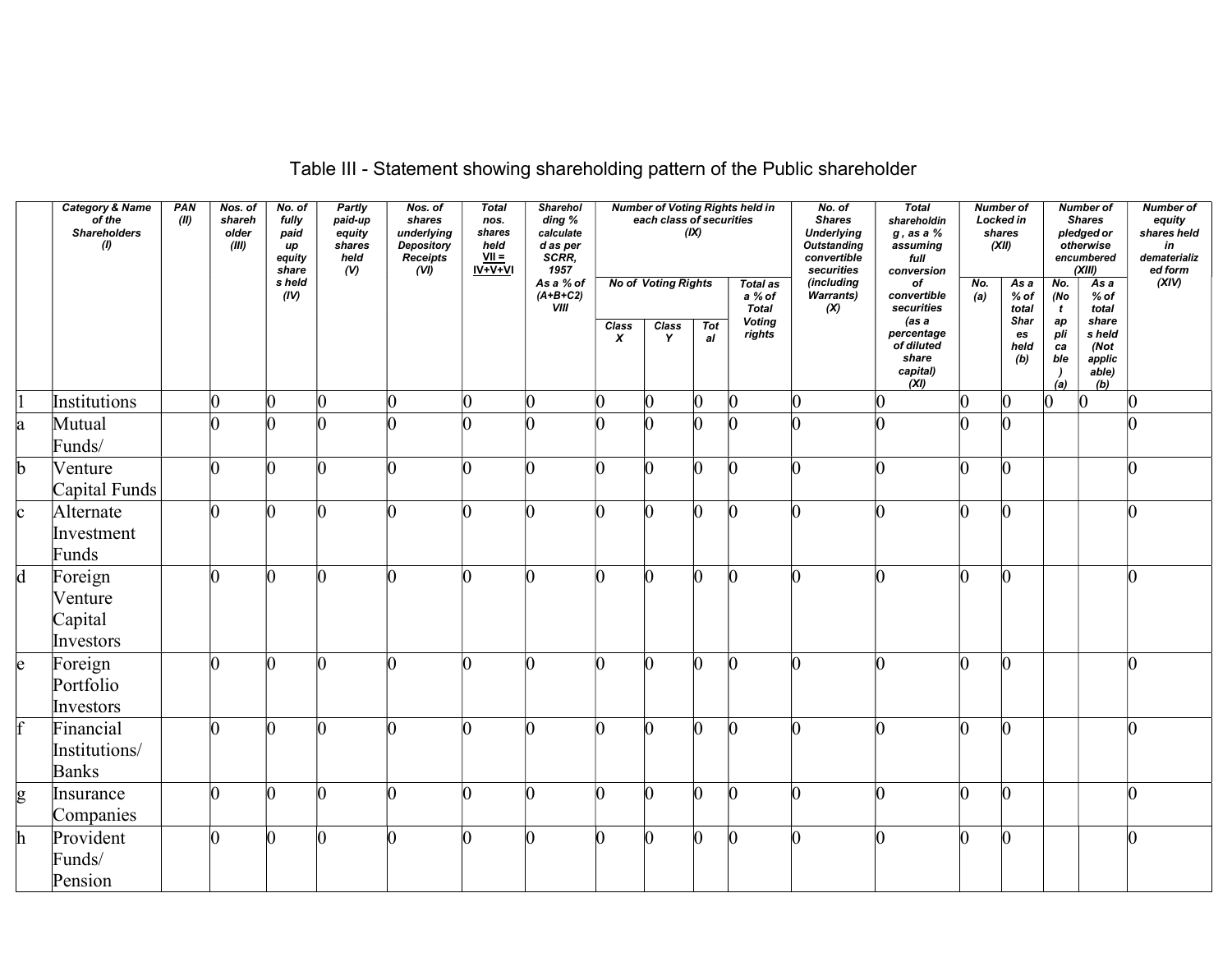|                 | Funds                         |                           |                 |                |                 |                 |                |                 |        |          |                |                      |                 |                    |                 |                  |             |                 |                 |
|-----------------|-------------------------------|---------------------------|-----------------|----------------|-----------------|-----------------|----------------|-----------------|--------|----------|----------------|----------------------|-----------------|--------------------|-----------------|------------------|-------------|-----------------|-----------------|
|                 | Any Other                     |                           | $\Omega$        | n.             | $\Omega$        | $\Omega$        | n              | b               | n      | n        | h              | n                    | $\Omega$        | n.                 | b               |                  |             |                 | n               |
|                 | (specify)                     |                           |                 |                |                 |                 |                |                 |        |          |                |                      |                 |                    |                 |                  |             |                 |                 |
|                 | Sub-Total                     |                           | $\vert$ 0       | $\overline{0}$ | $\vert 0 \vert$ | $\vert 0 \vert$ | $\Omega$       | $\overline{0}$  | 0      | $\Omega$ | $\bm{0}$       | $\overline{0}$       | $\overline{0}$  | n.                 | $\vert 0 \vert$ | $\Omega$         |             |                 | $\vert 0 \vert$ |
|                 | (B)(1)                        |                           |                 |                |                 |                 |                |                 |        |          |                |                      |                 |                    |                 |                  |             |                 |                 |
| $\overline{2}$  | Central                       |                           | $\vert 0 \vert$ | $\overline{0}$ | n.              | $\Omega$        | n              | $\vert 0 \vert$ | n      | n        | $\overline{0}$ | $\Omega$             | n.              | n.                 | n               | $\Omega$         |             |                 | n               |
|                 | Government/                   |                           |                 |                |                 |                 |                |                 |        |          |                |                      |                 |                    |                 |                  |             |                 |                 |
|                 | State                         |                           |                 |                |                 |                 |                |                 |        |          |                |                      |                 |                    |                 |                  |             |                 |                 |
|                 | Government(s                  |                           |                 |                |                 |                 |                |                 |        |          |                |                      |                 |                    |                 |                  |             |                 |                 |
|                 | $\mathcal{V}$ President of    |                           |                 |                |                 |                 |                |                 |        |          |                |                      |                 |                    |                 |                  |             |                 |                 |
|                 | India                         |                           |                 |                |                 |                 |                |                 |        |          |                |                      |                 |                    |                 |                  |             |                 |                 |
|                 | Sub-Total                     |                           | $\vert$ 0       | $\overline{0}$ | $\overline{0}$  | $\overline{0}$  | $\overline{0}$ | $\vert 0 \vert$ | O.     | 0        | $\mathbf{0}$   | $\vert$ <sup>0</sup> | $\overline{0}$  | l0.                | $\vert 0 \vert$ | $\vert 0 \vert$  |             |                 | $\overline{0}$  |
|                 | (B)(2)                        |                           |                 |                |                 |                 |                |                 |        |          |                |                      |                 |                    |                 |                  |             |                 |                 |
| $\overline{3}$  | Non-                          |                           | $\vert$ 0       | O.             | $\vert 0 \vert$ | $\overline{0}$  | $\Omega$       | 0               | O.     | O.       | $\overline{0}$ | $\Omega$             | $\Omega$        | l0.                | l0              | $\Omega$         | $ 0\rangle$ | $\vert$ 0       | $\overline{0}$  |
|                 | institutions                  |                           |                 |                |                 |                 |                |                 |        |          |                |                      |                 |                    |                 |                  |             |                 |                 |
| a               | Individuals -                 |                           | $\overline{81}$ | 14294 0        |                 | $\vert$ 0       | 142948 26.81   |                 | 142940 |          |                | 142 26.81            | $\vert 0 \vert$ | 26.81              | $\vert 0 \vert$ | $\vert 0 \vert$  | $ 0\rangle$ | $\vert 0 \vert$ | 1429480         |
|                 |                               |                           |                 | 80             |                 |                 |                |                 | 80     |          | 948            |                      |                 |                    |                 |                  |             |                 |                 |
|                 |                               |                           |                 |                |                 |                 |                |                 |        |          | 0              |                      |                 |                    |                 |                  |             |                 |                 |
|                 | Individual                    |                           | $\overline{58}$ | 272100         |                 | $\overline{0}$  | $272100$ 5.1   |                 | 272100 |          | 272 5.1        |                      | $\overline{0}$  | $\overline{5.1}$   | $\overline{0}$  | $\vert 0 \vert$  |             |                 | 272100          |
|                 | shareholders                  |                           |                 | 0              |                 |                 |                |                 |        |          | 100            |                      |                 |                    |                 |                  |             |                 |                 |
|                 | holding                       |                           |                 |                |                 |                 |                |                 |        |          |                |                      |                 |                    |                 |                  |             |                 |                 |
|                 | nominal share                 |                           |                 |                |                 |                 |                |                 |        |          |                |                      |                 |                    |                 |                  |             |                 |                 |
|                 | capital up to<br>Rs. 2 lakhs. |                           |                 |                |                 |                 |                |                 |        |          |                |                      |                 |                    |                 |                  |             |                 |                 |
| $\overline{ii}$ | Individual                    |                           | $\overline{23}$ | 115730         |                 | $\overline{0}$  | 115738 21.71   |                 | 115730 |          |                | $115$ 21.71          |                 | $\overline{21.71}$ | $\vert 0 \vert$ |                  |             |                 |                 |
|                 |                               |                           |                 |                |                 |                 |                |                 |        |          |                |                      | $\vert 0 \vert$ |                    |                 | $\vert 0 \vert$  |             |                 | 1157380         |
|                 | shareholders                  |                           |                 | 80             |                 |                 |                |                 | 80     |          | 738<br>n       |                      |                 |                    |                 |                  |             |                 |                 |
|                 | holding<br>nominal share      |                           |                 |                |                 |                 |                |                 |        |          |                |                      |                 |                    |                 |                  |             |                 |                 |
|                 | capital in                    |                           |                 |                |                 |                 |                |                 |        |          |                |                      |                 |                    |                 |                  |             |                 |                 |
|                 | excess of Rs.                 |                           |                 |                |                 |                 |                |                 |        |          |                |                      |                 |                    |                 |                  |             |                 |                 |
|                 | $2$ lakhs.                    |                           |                 |                |                 |                 |                |                 |        |          |                |                      |                 |                    |                 |                  |             |                 |                 |
|                 | AMIT                          | $AAK$ <sup>1</sup>        |                 | 847400         |                 | $\overline{0}$  | 84740          | 1.59            | 847400 |          |                | 847 1.59             | $\vert 0 \vert$ | 1.59               | $\vert 0 \vert$ | $\vert 0 \vert$  |             |                 | 84740           |
|                 |                               |                           |                 |                |                 |                 |                |                 |        |          |                |                      |                 |                    |                 |                  |             |                 |                 |
|                 |                               |                           |                 |                |                 |                 |                |                 |        |          |                |                      |                 |                    |                 |                  |             |                 |                 |
|                 | <b>WADHWA</b>                 | PW30                      |                 |                |                 |                 |                |                 |        |          | 40             |                      |                 |                    |                 |                  |             |                 |                 |
|                 |                               | 03F                       |                 |                |                 |                 |                |                 |        |          |                |                      |                 |                    |                 |                  |             |                 |                 |
|                 | <b>KUSUM</b><br><b>GUPTA</b>  | AIYP <sub>1</sub><br>G087 |                 | 102140         |                 | 0               | 102140 1.92    |                 | 102140 |          | 140            | 102 1.92             |                 | 1.92               | 0               | $\boldsymbol{0}$ |             |                 | 102140          |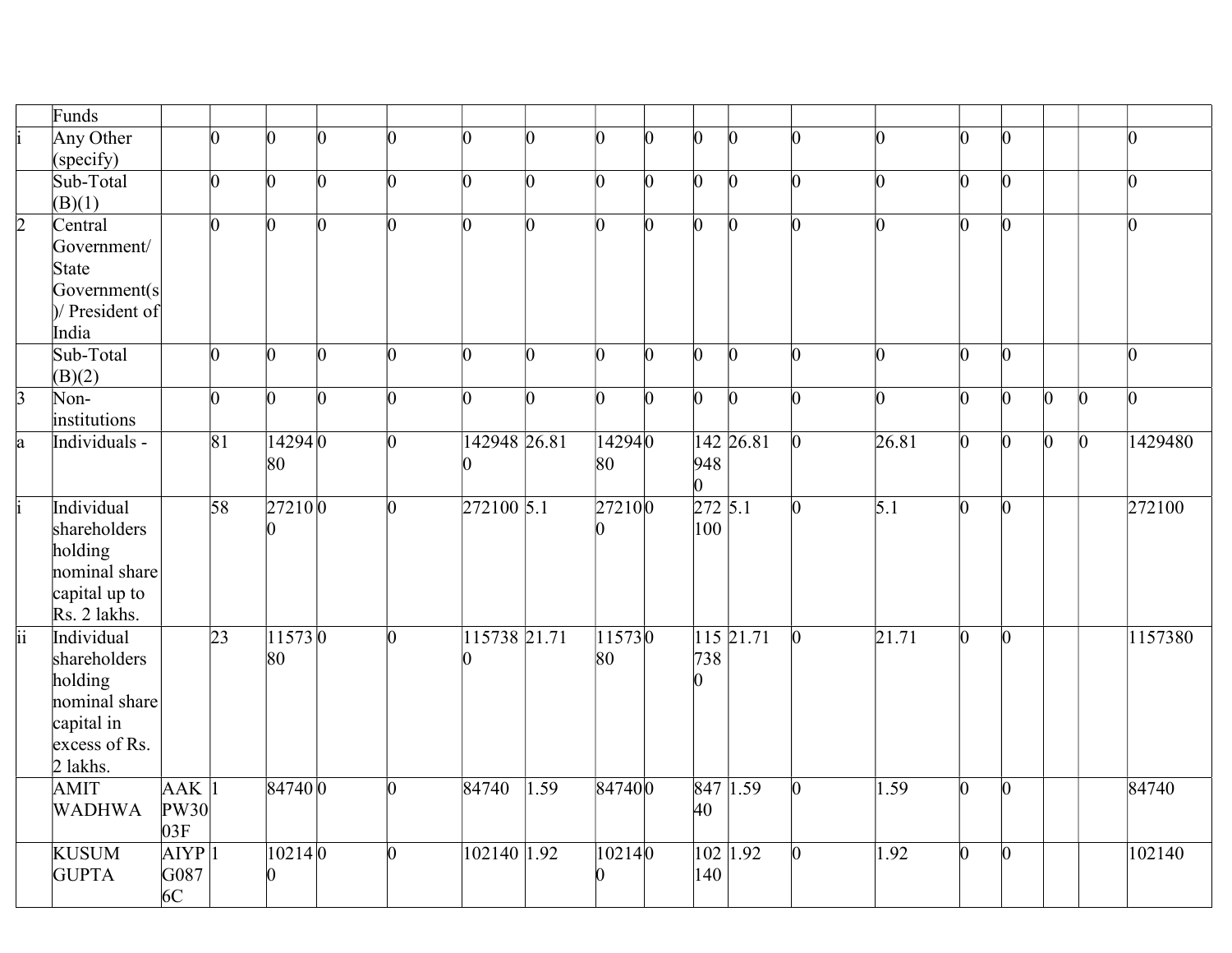|                 | <b>MAMTA</b><br><b>CHHAJER</b>                                     | $AGL$ <sup>1</sup><br>PC71<br>67K      |                 | 57000 0        |                | $\overline{0}$ | 57000       | 1.07           | 570000         |                | 570 1.07<br>00 |            | $\Omega$ | 1.07           | $\vert 0 \vert$ | $ 0\rangle$     | $\overline{57000}$ |
|-----------------|--------------------------------------------------------------------|----------------------------------------|-----------------|----------------|----------------|----------------|-------------|----------------|----------------|----------------|----------------|------------|----------|----------------|-----------------|-----------------|--------------------|
|                 | <b>NIDHI</b><br>WADHWA                                             | $AAZ$ 1<br>PW25<br>86J                 |                 | 600000         |                | h              | 60000       | 1.13           | 600000         |                | 00             | 600 1.13   | O.       | 1.13           | 0               | $\vert 0 \vert$ | 60000              |
|                 | <b>NITIKA</b><br><b>GUPTA</b>                                      | AHM 1<br>PV64<br>30G                   |                 | 600000         |                | n.             | 60000       | 1.13           | 600000         |                | 00             | 600 1.13   |          | 1.13           | h               | $\vert 0 \vert$ | 60000              |
|                 | <b>PAWAN</b><br><b>KUMAR</b><br><b>GUPTA</b>                       | $ABK$ <sup>1</sup><br>PG00<br>12B      |                 | 630000         |                | n.             | 63000       | 1.18           | 630000         |                | 00             | $630$ 1.18 |          | 1.18           | b               | $\vert 0 \vert$ | 63000              |
|                 | <b>RAHUL</b><br><b>CHHAJER</b>                                     | $ADQ$ <sup>1</sup><br>PC99<br>14L      |                 | 145600         |                | n.             | 145600 2.73 |                | 145600         |                | 600            | 145 2.73   | 0        | 2.73           | $\overline{0}$  | $\vert 0 \vert$ | 145600             |
|                 | <b>SANJEEV</b><br>AGGARWA PA92                                     | AAE <sup>1</sup><br>69K                |                 | 630000         |                | ∩              | 63000       | 1.18           | 630000         |                | 00             | 630 1.18   | O.       | 1.18           | O.              | $\vert 0 \vert$ | 63000              |
|                 | <b>VIRENDER</b><br><b>BISHT</b>                                    | AECP <sub>1</sub><br><b>B944</b><br>3A |                 | 63000 0        |                | 0              | 63000       | 1.18           | 630000         |                | 00             | $630$ 1.18 | O.       | 1.18           | $\overline{0}$  | $ 0\rangle$     | 63000              |
| $\mathbf{b}$    | <b>NBFCs</b><br>registered<br>with RBI                             |                                        | $\overline{0}$  | n              | n              | n              | n           | n.             | h              | U              | $\overline{0}$ | $\Omega$   | n        | O.             | $\overline{0}$  | $\vert 0 \vert$ | $\vert 0 \vert$    |
| $\vert_{\rm c}$ | Employee<br>Trusts                                                 |                                        | $\vert 0 \vert$ | $\overline{0}$ | $\overline{0}$ | h              | b.          | $\overline{0}$ | $\overline{0}$ | $\overline{0}$ | $\overline{0}$ | O.         | 0        | $\overline{0}$ | $\overline{0}$  | $\vert 0 \vert$ | $\vert 0 \vert$    |
| $\overline{d}$  | Overseas<br>Depositories<br>(holding DRs)<br>(balancing<br>figure) |                                        | $\overline{0}$  | O.             | b              | h              | n           | 0              | $\overline{0}$ | $\Omega$       | $\overline{0}$ |            | n        | n.             | l0              | $\vert 0 \vert$ | $\vert 0 \vert$    |
| $\overline{e}$  | Any Other<br>(specify)                                             |                                        | 17              | 818000         |                | h              | 81800       | 1.53           | 818000         |                | 818 1.53<br>00 |            | 0        | 1.53           | $\overline{0}$  | $\vert 0 \vert$ | 81800              |
|                 | Bodies<br>Corporate                                                |                                        | $\overline{2}$  | 630000         |                | n.             | 63000       | 1.18           | 630000         |                | $ 00\rangle$   | 630 1.18   | O.       | 1.18           | $\vert 0 \vert$ | $\vert 0 \vert$ | 63000              |
|                 | <b>HUF</b>                                                         |                                        | 4               | 9800           | $\mathbf{0}$   | 0              | 9800        | 0.18           | 9800 0         |                | 0              | 980 0.18   |          | 0.18           | n               | $\mathbf{0}$    | 9800               |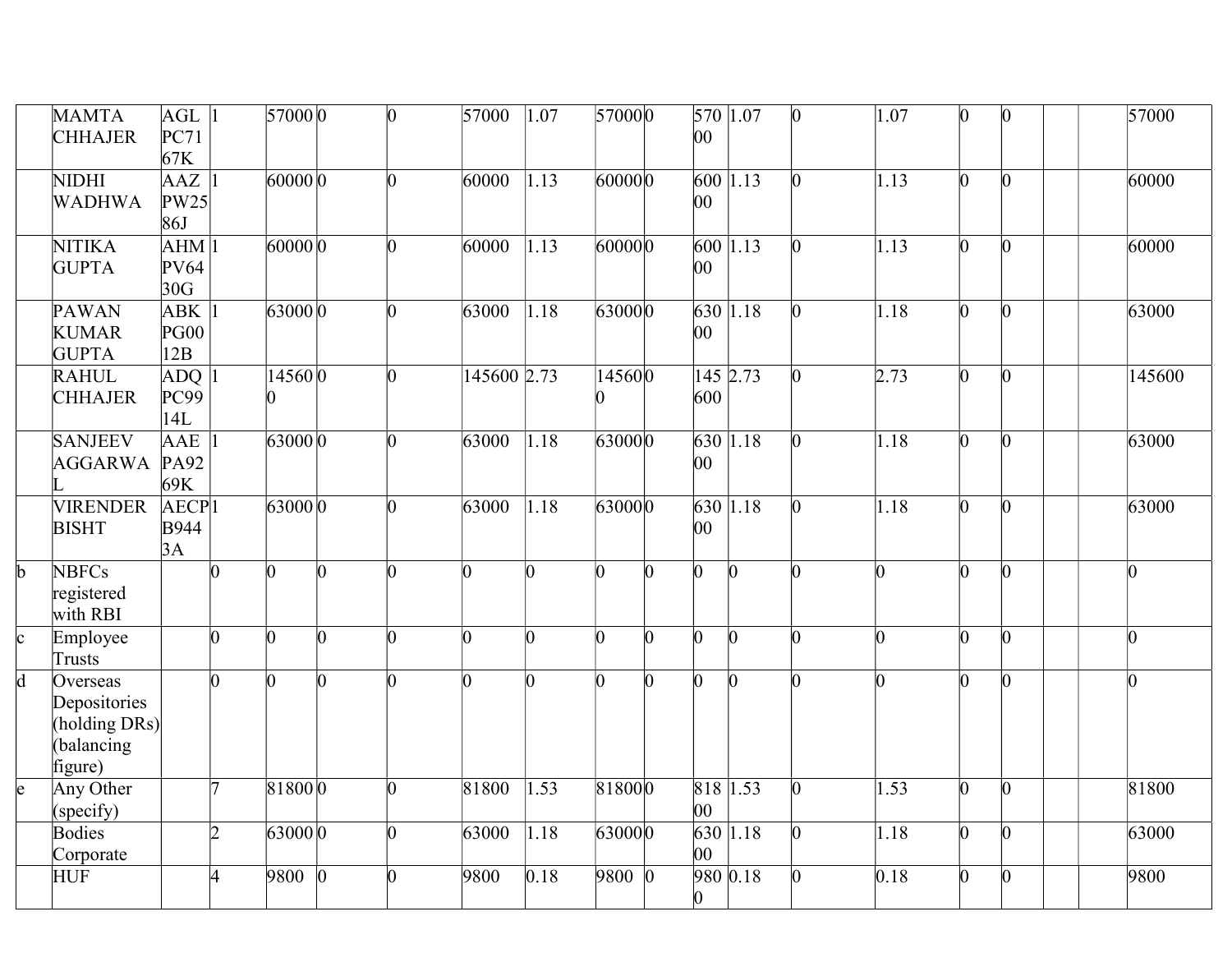| Non-Resident    |    | 9000   |  | 9000         | 0.17 | $9000$ $($ | 900 0.17 |           | 0.17  |  |  | 9000    |
|-----------------|----|--------|--|--------------|------|------------|----------|-----------|-------|--|--|---------|
| Indian (NRI)    |    |        |  |              |      |            |          |           |       |  |  |         |
| Sub-Total       | 88 | 151120 |  | 151128 28.34 |      | 15112 0    |          | 151 28.34 | 28.34 |  |  | 1511280 |
| (B)(3)          |    | 80     |  |              |      | 80         | 128      |           |       |  |  |         |
|                 |    |        |  |              |      |            |          |           |       |  |  |         |
| Total Public    | 88 | 151120 |  | 151128 28.34 |      | 151120     |          | 151 28.34 | 28.34 |  |  | 1511280 |
| Shareholding    |    | 80     |  |              |      | 80         | 128      |           |       |  |  |         |
| $(B)=$          |    |        |  |              |      |            |          |           |       |  |  |         |
| $(B)(1)+(B)(2)$ |    |        |  |              |      |            |          |           |       |  |  |         |
| $+(B)(3)$       |    |        |  |              |      |            |          |           |       |  |  |         |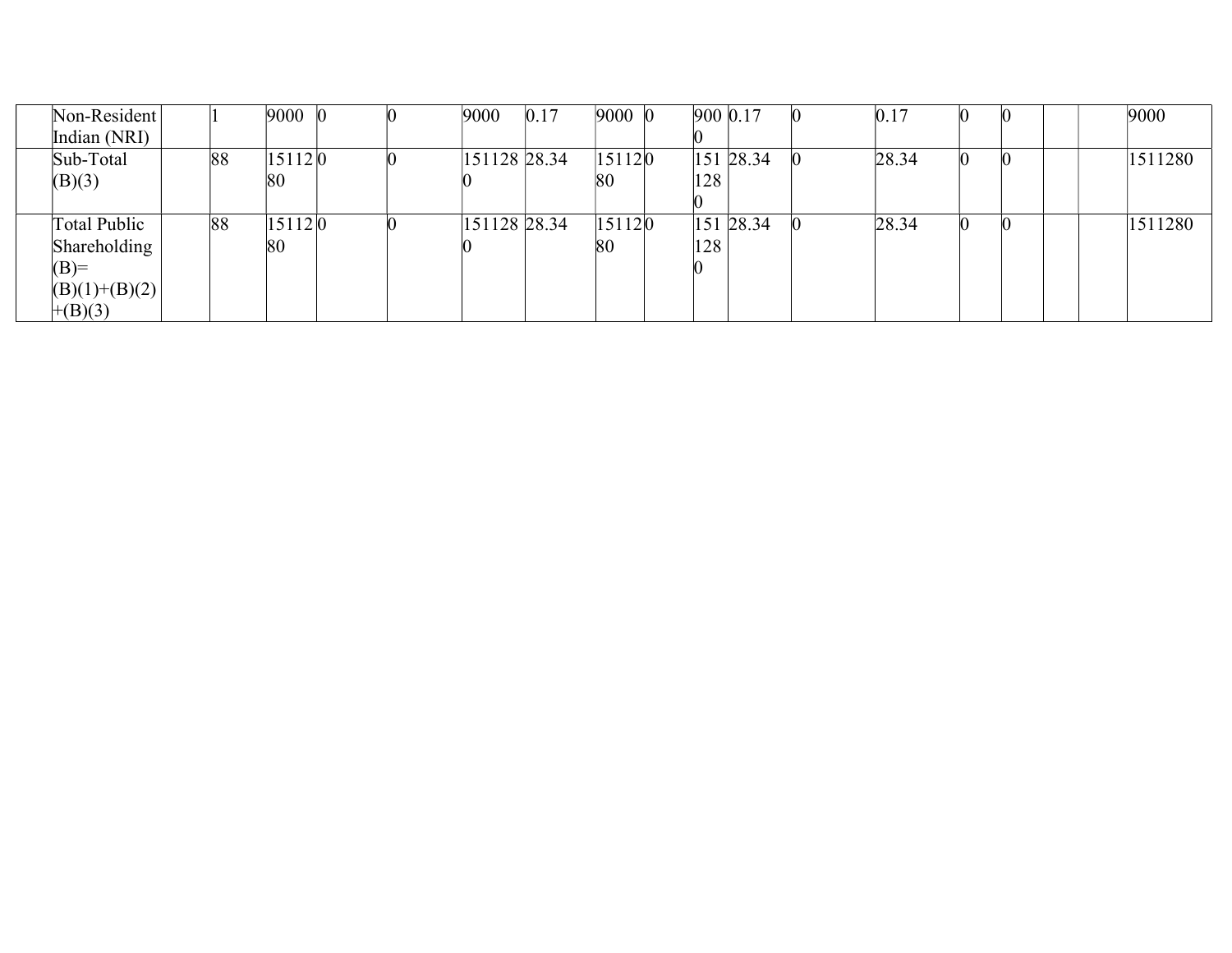|            | <b>Category &amp; Name</b> | PAN   | No. of | No. of         | <b>Partly</b>  | Nos. of          | Total no. | <b>Sharehol</b>      |                  |                            |     | <b>Number of Voting Rights held in</b> | No. of                  | Total                       |          | <b>Number of</b> |           | <b>Number of</b> | <b>Number of</b> |  |
|------------|----------------------------|-------|--------|----------------|----------------|------------------|-----------|----------------------|------------------|----------------------------|-----|----------------------------------------|-------------------------|-----------------------------|----------|------------------|-----------|------------------|------------------|--|
|            | of the                     | (III) | shareh | fully          | paid-up        | shares           | shares    | $\overline{diag}$ %  |                  | each class of securities   |     |                                        | <b>Shares</b>           | shareholdin                 |          | <b>Locked in</b> |           | <b>Shares</b>    | equity           |  |
|            | <b>Shareholders</b>        |       | older  | paid           | equity         | underlying       | held      | calculate            |                  |                            | (X) |                                        | <b>Underlying</b>       | $g$ , as a $\%$             |          | shares           |           | pledged or       | shares held      |  |
|            | $\boldsymbol{\theta}$      |       | (III)  | up             | shares         | Depository       | $N =$     | d as per             |                  |                            |     |                                        | <b>Outstanding</b>      | assuming                    |          | (XII)            |           | otherwise        | in               |  |
|            |                            |       |        | equity         | held           | <b>Receipts</b>  | $IV+V+VI$ | SCRR,                |                  |                            |     |                                        | convertible             | full                        |          |                  |           | encumbered       | dematerializ     |  |
|            |                            |       |        | share          | $\overline{w}$ | $\overline{(V)}$ |           | 1957                 |                  |                            |     |                                        | securities              | conversion                  |          |                  |           | (XIII)           | ed form          |  |
|            |                            |       |        | s held         |                |                  |           | As a % of            |                  | <b>No of Voting Rights</b> |     | Total as                               | (including              | of                          | No.      | $\overline{Asa}$ | No.       | Asa              | (XIV)<br>(Not    |  |
|            |                            |       |        | $\overline{w}$ |                |                  |           | $(A+B+C2)$<br>(VIII) |                  |                            |     | a % of<br><b>Total</b>                 | <b>Warrants)</b><br>(X) | convertible<br>securities ( |          | $%$ of           | (No       | % of             | Applicable)      |  |
|            |                            |       |        |                |                |                  |           |                      |                  |                            |     | <b>Voting</b>                          |                         | as a                        |          | total<br>Shar    |           | total<br>share   |                  |  |
|            |                            |       |        |                |                |                  |           |                      | Class            | $\frac{Class}{Y}$          | Tot | rights                                 |                         | percentage                  |          | es               | ap<br>pli | s held           |                  |  |
|            |                            |       |        |                |                |                  |           |                      | $\boldsymbol{x}$ |                            | al  |                                        |                         | of diluted                  |          | held             | ca        | (Not             |                  |  |
|            |                            |       |        |                |                |                  |           |                      |                  |                            |     |                                        |                         | share                       |          |                  | ble       | applic           |                  |  |
|            |                            |       |        |                |                |                  |           |                      |                  |                            |     |                                        |                         | capital)                    |          |                  |           | able)            |                  |  |
|            |                            |       |        |                |                |                  |           |                      |                  |                            |     |                                        |                         | (XI)                        |          |                  |           |                  |                  |  |
|            | Custodian/DR               |       |        | n              |                |                  |           |                      |                  | $\overline{0}$             |     |                                        |                         |                             | l0       |                  |           |                  |                  |  |
|            |                            |       |        |                |                |                  |           |                      |                  |                            |     |                                        |                         |                             |          |                  |           |                  |                  |  |
|            | Holder                     |       |        |                |                |                  |           |                      |                  |                            |     |                                        |                         |                             |          |                  |           |                  |                  |  |
| $\sqrt{2}$ | Employee                   |       |        |                |                |                  |           |                      |                  | O                          |     |                                        |                         |                             | $\Omega$ |                  |           |                  |                  |  |
|            | Benefit Trust              |       |        |                |                |                  |           |                      |                  |                            |     |                                        |                         |                             |          |                  |           |                  |                  |  |
|            |                            |       |        |                |                |                  |           |                      |                  |                            |     |                                        |                         |                             |          |                  |           |                  |                  |  |
|            | (under SEBI                |       |        |                |                |                  |           |                      |                  |                            |     |                                        |                         |                             |          |                  |           |                  |                  |  |
|            | (Share based               |       |        |                |                |                  |           |                      |                  |                            |     |                                        |                         |                             |          |                  |           |                  |                  |  |
|            |                            |       |        |                |                |                  |           |                      |                  |                            |     |                                        |                         |                             |          |                  |           |                  |                  |  |
|            | Employee                   |       |        |                |                |                  |           |                      |                  |                            |     |                                        |                         |                             |          |                  |           |                  |                  |  |
|            | Benefit)                   |       |        |                |                |                  |           |                      |                  |                            |     |                                        |                         |                             |          |                  |           |                  |                  |  |
|            |                            |       |        |                |                |                  |           |                      |                  |                            |     |                                        |                         |                             |          |                  |           |                  |                  |  |
|            | Regulations,               |       |        |                |                |                  |           |                      |                  |                            |     |                                        |                         |                             |          |                  |           |                  |                  |  |
|            | $ 2014\rangle$             |       |        |                |                |                  |           |                      |                  |                            |     |                                        |                         |                             |          |                  |           |                  |                  |  |
|            |                            |       |        |                |                |                  |           |                      |                  |                            |     |                                        |                         |                             |          |                  |           |                  |                  |  |
|            | Total Non-                 |       |        |                |                |                  |           |                      |                  |                            |     |                                        |                         |                             |          |                  |           |                  |                  |  |
|            | Promoter-                  |       |        |                |                |                  |           |                      |                  |                            |     |                                        |                         |                             |          |                  |           |                  |                  |  |
|            | Non Public                 |       |        |                |                |                  |           |                      |                  |                            |     |                                        |                         |                             |          |                  |           |                  |                  |  |
|            |                            |       |        |                |                |                  |           |                      |                  |                            |     |                                        |                         |                             |          |                  |           |                  |                  |  |
|            | Shareholding               |       |        |                |                |                  |           |                      |                  |                            |     |                                        |                         |                             |          |                  |           |                  |                  |  |
|            | $(C)=$                     |       |        |                |                |                  |           |                      |                  |                            |     |                                        |                         |                             |          |                  |           |                  |                  |  |
|            | $(C)(1)+(C)(2)$            |       |        |                |                |                  |           |                      |                  |                            |     |                                        |                         |                             |          |                  |           |                  |                  |  |
|            |                            |       |        |                |                |                  |           |                      |                  |                            |     |                                        |                         |                             |          |                  |           |                  |                  |  |

## Table IV - Statement showing shareholding pattern of the Non Promoter- Non Public shareholder